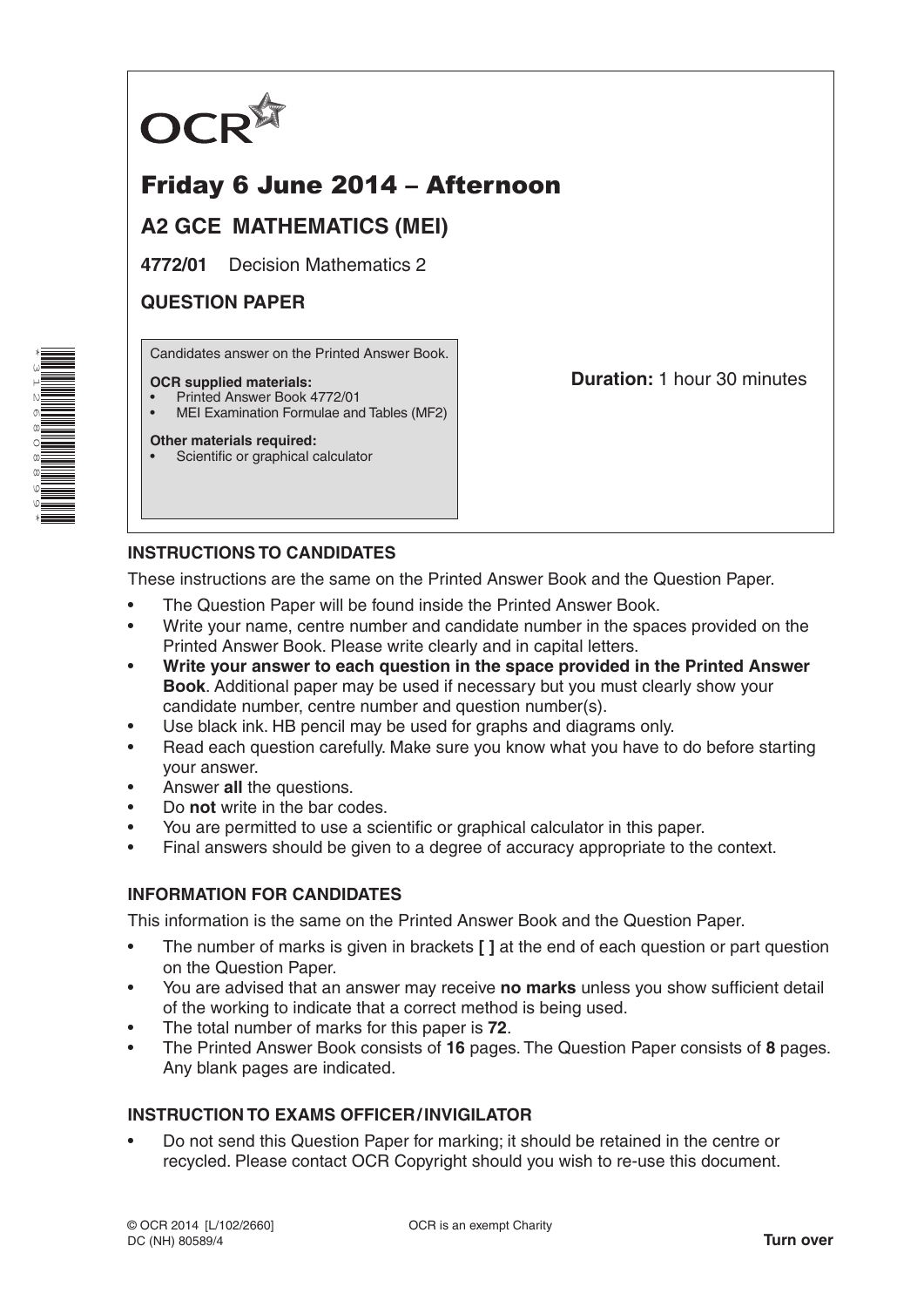**1**  Keith is wondering whether or not to insure the value of his house against destruction. His friend Georgia has told him that it is a waste of money. Georgia argues that the insurance company sets its premiums (how much it charges for insurance) to take account of the probability of destruction, plus an extra fee for its profit. Georgia argues that house-owners are, on average, simply paying fees to the insurance company.

Keith's house is valued at £400,000. The annual premium for insuring its value against destruction is £100. Past statistics show that the probability of destruction in any one year is 0.0002.

| (i) Draw a decision tree to model Keith's decision and the possible outcomes.         | [6]               |
|---------------------------------------------------------------------------------------|-------------------|
| (ii) Compute Keith's EMV and give the course of action which corresponds to that EMV. | $\lceil 2 \rceil$ |

**(iii)** What would be the insurance premium if there were no fee for the insurance company? [1]

For the remainder of the question the insurance premium is still £100.

Suppose that, instead of EMV, Keith uses the utility function *utility* =  $(money)^{0.5}$ .

 **(iv)**  Compute Keith's utility and give his corresponding course of action. **[3]**

Keith suspects that it may be the case that he lives in an area in which the probability of destruction in a given year,  $p$ , is not 0.0002.

- **(v)** Draw a decision tree, using the EMV criterion, to model Keith's decision in terms of  $p$ , the probability of destruction in the area in which Keith lives. **[1]**
- **(vi)** Find the value of *p* which would make it worthwhile for Keith to insure his house using the EMV criterion. **[2]**
- **(vii)** Explain why Keith may wish to insure even if  $p$  is less than the value which you found in part **(vi)**. [1]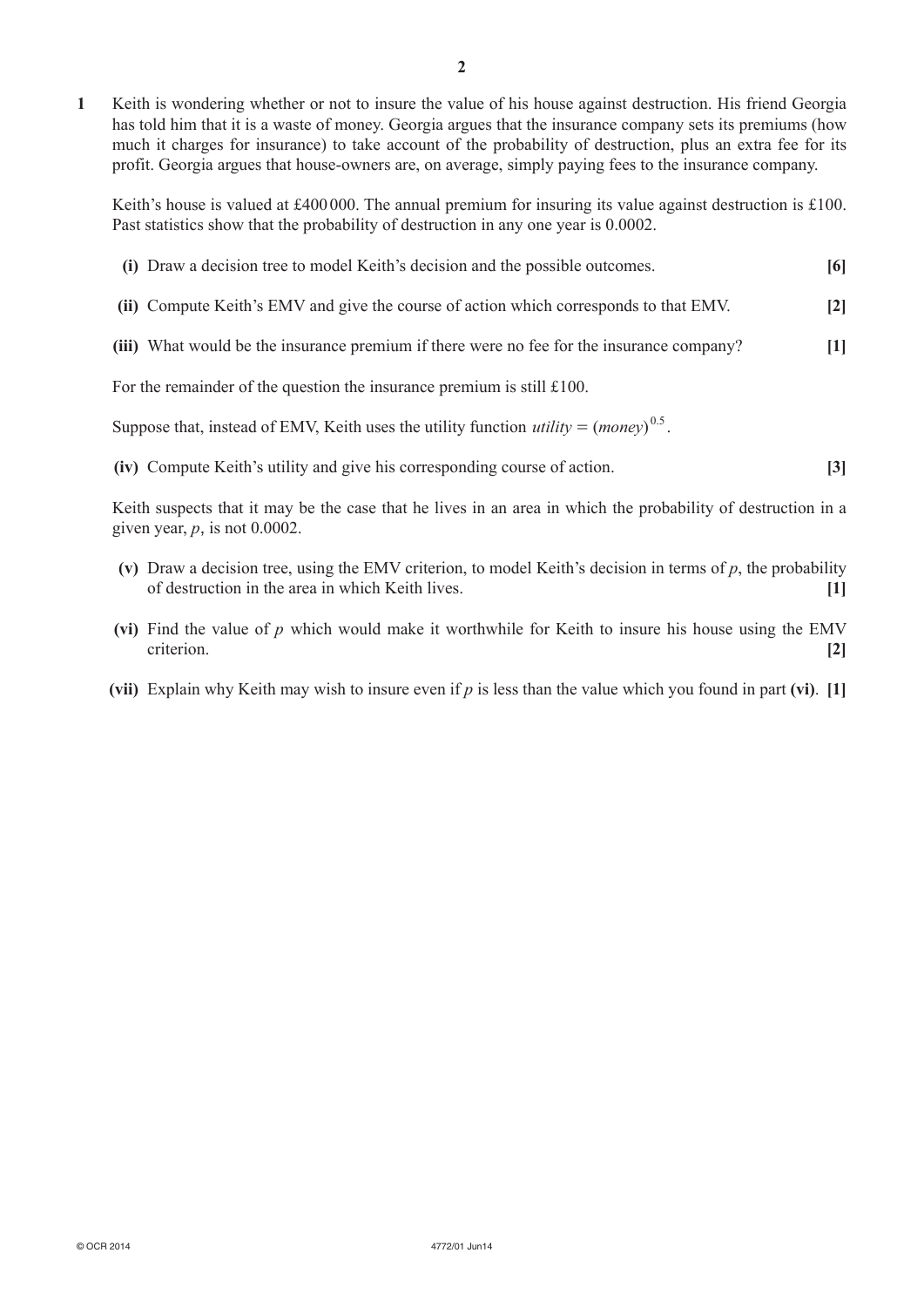**2 (a)**  A national Sunday newspaper runs a "You are the umpire" series, in which questions are posed about whether a batsman in cricket is given "out", and why, or "not out". One Sunday the readers were told that a ball had either hit the bat and then the pad, or had missed the bat and hit the pad; the umpire could not be sure which. The ball had then flown directly to a fielder, who had caught it.

The LBW (leg before wicket) rule is complicated. The readers were told that this batsman should be given out (LBW) if the ball had not hit the bat. On the other hand, if the ball had hit the bat, then he should be given out (caught). Readers were asked what the decision should be.

The answer given in the newspaper was that this batsman should be given not out because the umpire could not be sure that the batsman was out (LBW), and could not be sure that he was out (caught).

**(i)** Rachel thinks that the answer given in the newspaper article is not sensible. Give a verbal argument why Rachel might think that the batsman should be given out. **[3]**

Rachel tries to formalise her argument. She defines four simple propositions.

- o: "The batsman is given out."
- lb: "The batsman is given out (LBW)."
- c: "The batsman is given out (caught)."
- b: "The ball hit the bat."
- **(ii)** An implication of the batsman not being out (LBW) is that the ball has hit the bat. Write this down in terms of Rachel's propositions. **[1]**
- **(iii)** Similarly, write down the implication of the batsman not being out (caught). [1]
- **(iv)** Using your answers to parts **(ii)** and **(iii)** write down the implication of a batsman being not out, in terms of b and  $\sim$  b. [You may assume that if  $w \Rightarrow y$  and  $x \Rightarrow z$ , then  $(w \land x) \Rightarrow (y \land z)$ .] [1]
- **(v)** By writing down the contrapositive of your implication from part (iv), produce an implication which supports Rachel's argument. **[2] [2]**
- **(b)** A classroom rule has been broken by either Anja, Bobby, Catherine or Dimitria, or by a subset of those four. The teacher knows that Dimitria could not have done it on her own.

Let *a* be the proposition "Anja is guilty", and similarly for  $b$ ,  $c$  and  $d$ .

**(i)** Express the teacher's knowledge as a compound proposition. **[1]** 

Evidence emerges that Bobby and Catherine were elsewhere at the time, so they cannot be guilty. This can be expressed as the compound proposition  $\sim (b \vee c)$ .

- **(ii)** Construct a truth table to show the truth values of the compound proposition given by the conjunction of the two compound propositions, one from part **(i)** and one given above. **[4]**
- *(iii)* What does your truth table tell you about who is guilty? [3]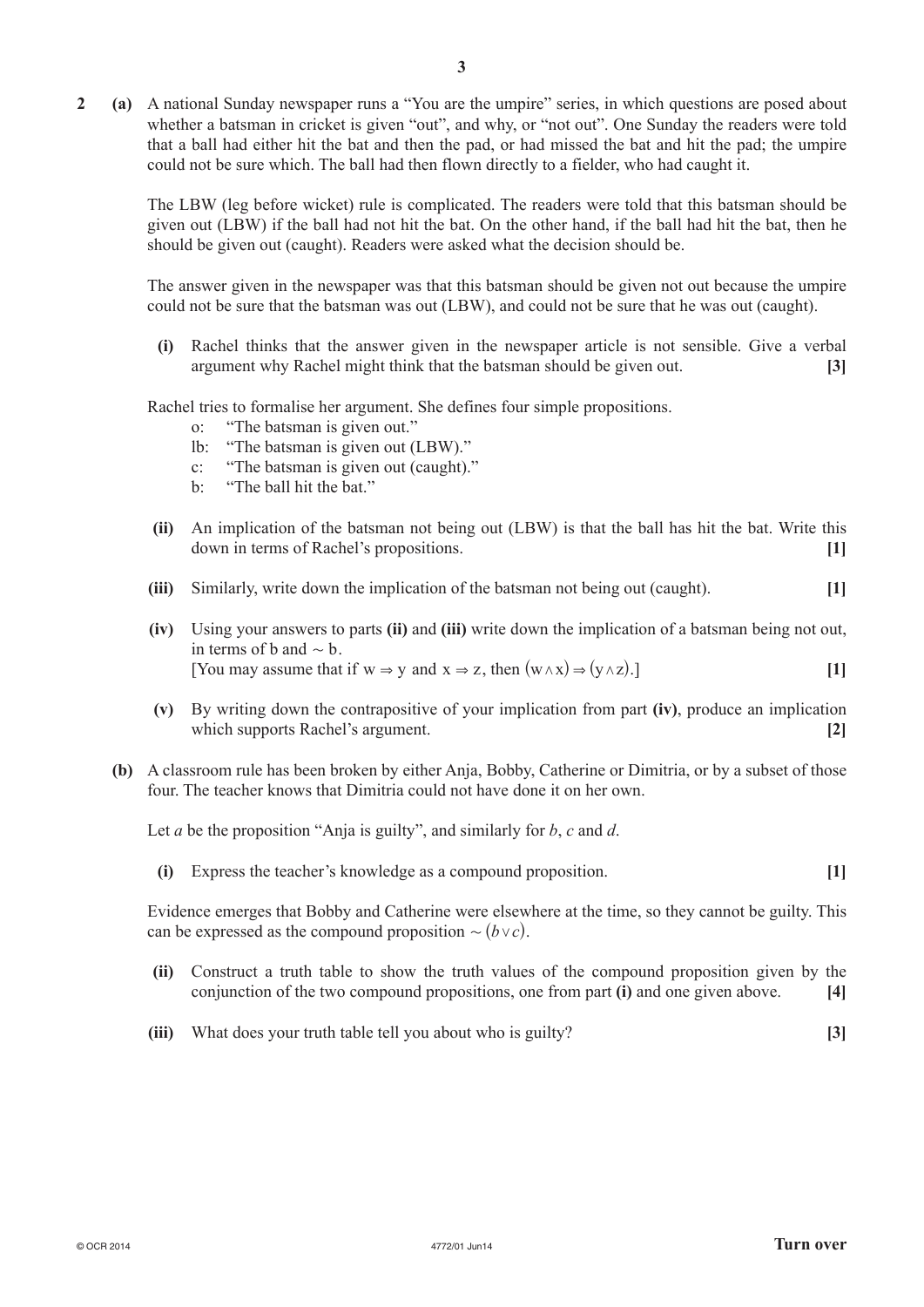**3**  Three products, A, B and C are to be made.

Three supplements are included in each product. Product A has 10 g per kg of supplement X, 5 g per kg of supplement Y and 5 g per kg of supplement Z.

Product B has 5 g per kg of supplement X, 5g per kg of supplement Y and 3g per kg of supplement Z.

Product C has 12 g per kg of supplement X, 7g per kg of supplement Y and 5g per kg of supplement Z.

There are 12 kg of supplement X available, 12kg of supplement Y, and 9 kg of supplement Z.

Product A will sell at £7 per kg and costs £3 per kg to produce. Product B will sell at £5 per kg and costs £2 per kg to produce. Product C will sell at £4 per kg and costs £3 per kg to produce.

The profit is to be maximised.

**(i)** Explain how the initial feasible tableau shown in Fig. 3 models this problem. **[6]** 

| P        | a  | b    | $\mathbf c$ | s1       | s2 | s <sub>3</sub> | <b>RHS</b> |
|----------|----|------|-------------|----------|----|----------------|------------|
|          |    | $-3$ | $-1$        | 0        | 0  | $\theta$       |            |
| 0        | 10 | 5    | 12          |          | 0  | 0              | 12000      |
| 0        | 5  | 5    |             | 0        |    | $\theta$       | 12000      |
| $\left($ | 5  | 3    | 5           | $\Omega$ | 0  |                | 9000       |

#### **Fig. 3**

- **(ii)** Use the simplex algorithm to solve this problem, and interpret the solution. **[8]**
- **(iii)** In the solution, one of the basic variables appears at a value of 0. Explain what this means. **[1]**

There is a contractual requirement to provide at least 500kg of product A.

**(iv)** Show how to incorporate this constraint into the initial tableau ready for an application of the two-stage simplex method.

Briefly describe how the method works. You are **not** required to perform the iterations. **[5]**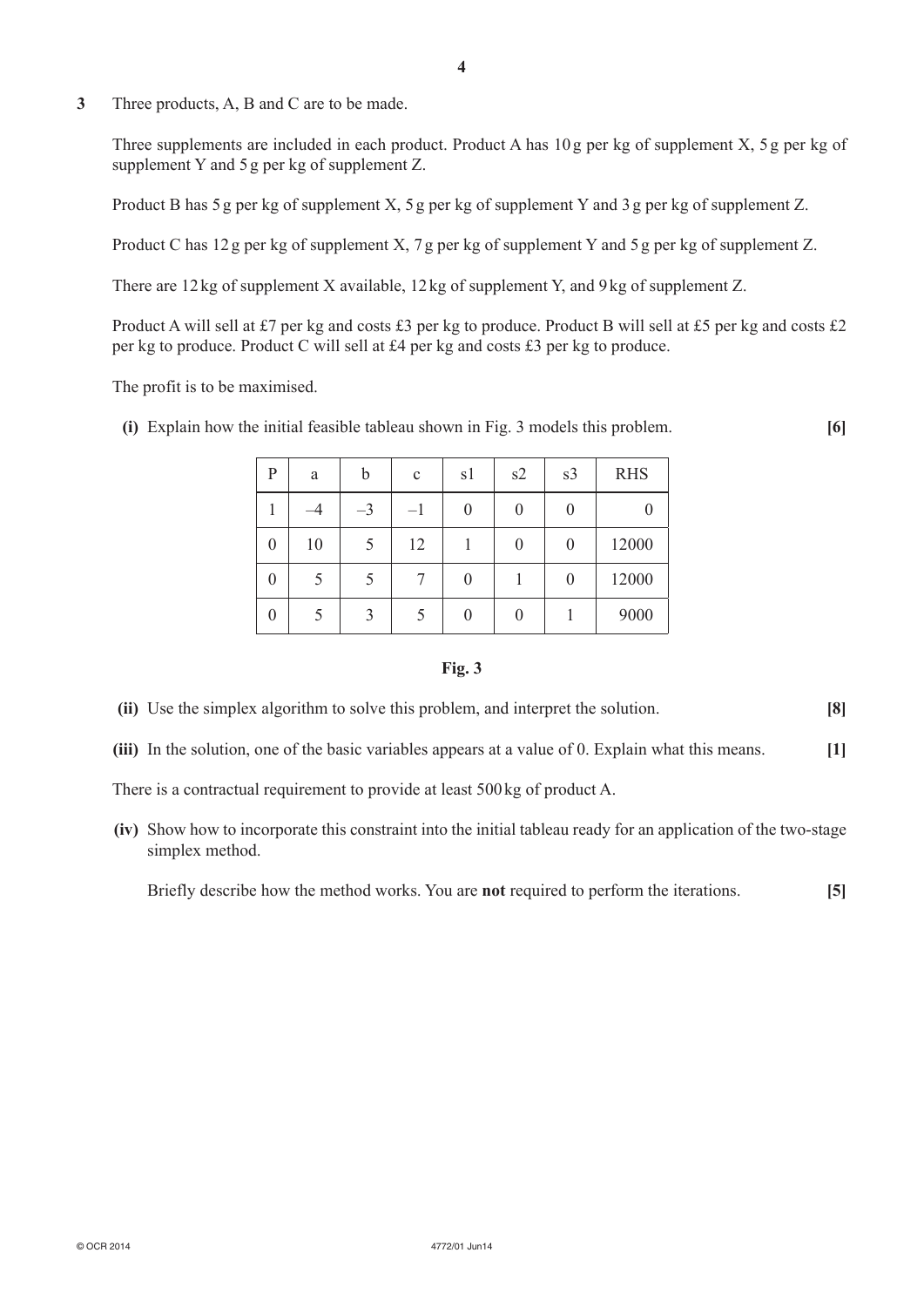**4**  John is designing a hot water system for his new house. The vertices on the network in Fig. 4 represent positions for 6 hot water taps. The arcs represent possible connections between taps. The weights represent the lengths in metres of pipes that would be needed to connect the taps.



**Fig. 4**

- **(a)** John wants to position the hot water cylinder so that the maximum distance from it to a hot tap is as small as possible.
	- **(i)** Use Dijkstra's algorithm repeatedly to find the complete network of shortest distances for the network of hot taps and pipes. **[7]**
	- **(ii)** Complete the matrix of shortest distances given in your answer book. [2]
	- **(iii)** Use your matrix to find the best vertex for John to choose for the hot water cylinder, explaining how you found it. **[3]**
	- **(iv)** Using your answer to part **(ii)**, show that there is no point on the arc AB which represents a better position for the hot water cylinder than vertex A or vertex B. **[1]**
- **(b)** Alongside each hot tap there is a cold tap. Fig. 4 also represents the network for the cold taps. John wants to connect the cold taps with one run of pipe with no branches.
	- **(i)** Starting at vertex A in Fig. 4, apply the nearest neighbour algorithm to find a Hamilton cycle. Now delete the longest arc in that cycle to find a possible way for John to connect his cold taps. Give your connections and their total length. **[3]**
	- **(ii)** Repeat part **(b) (i)** for the other starting vertices, where possible, and give the best connector that you have found. **[4]**

#### **END OF QUESTION PAPER**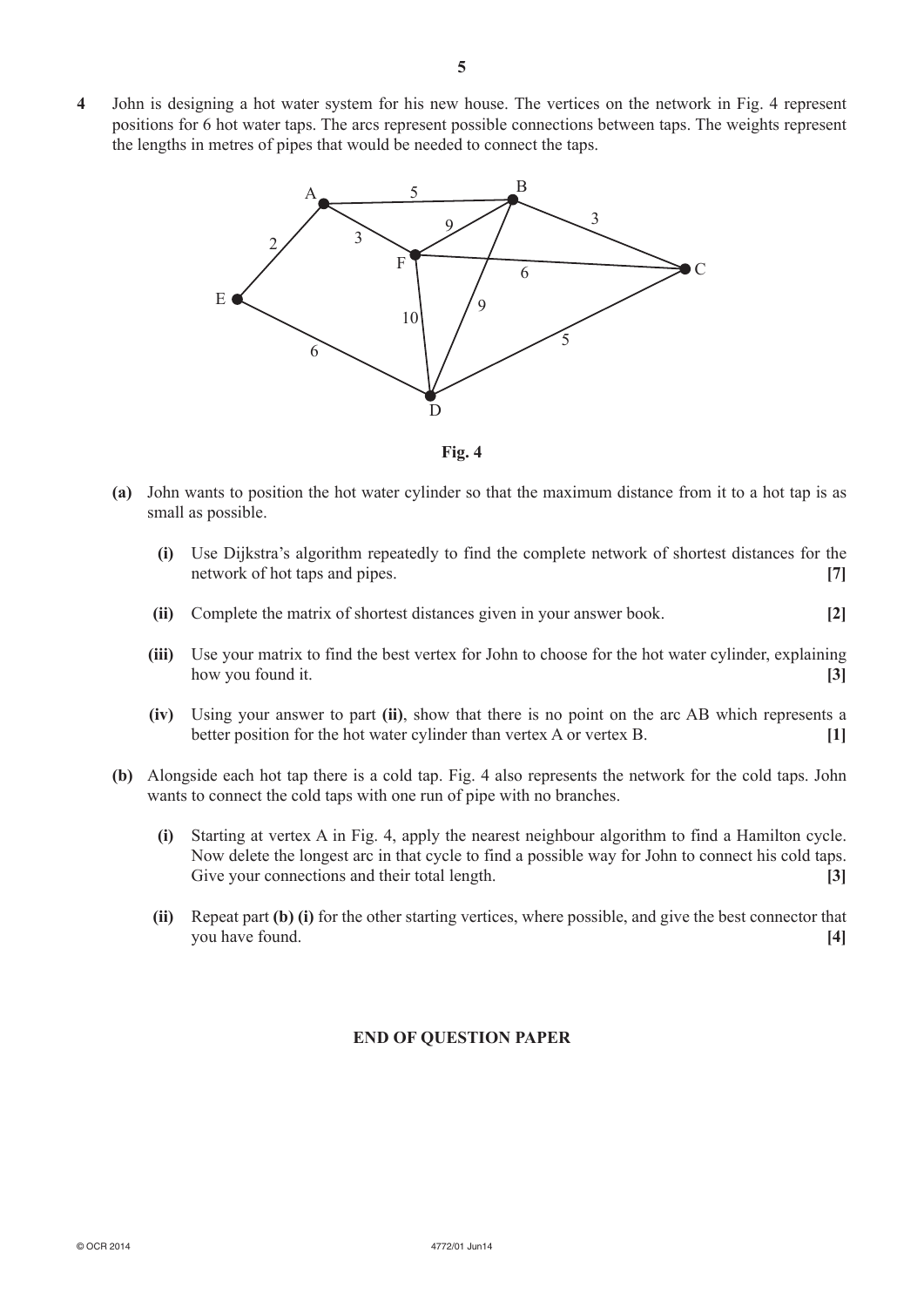### **BLANK PAGE**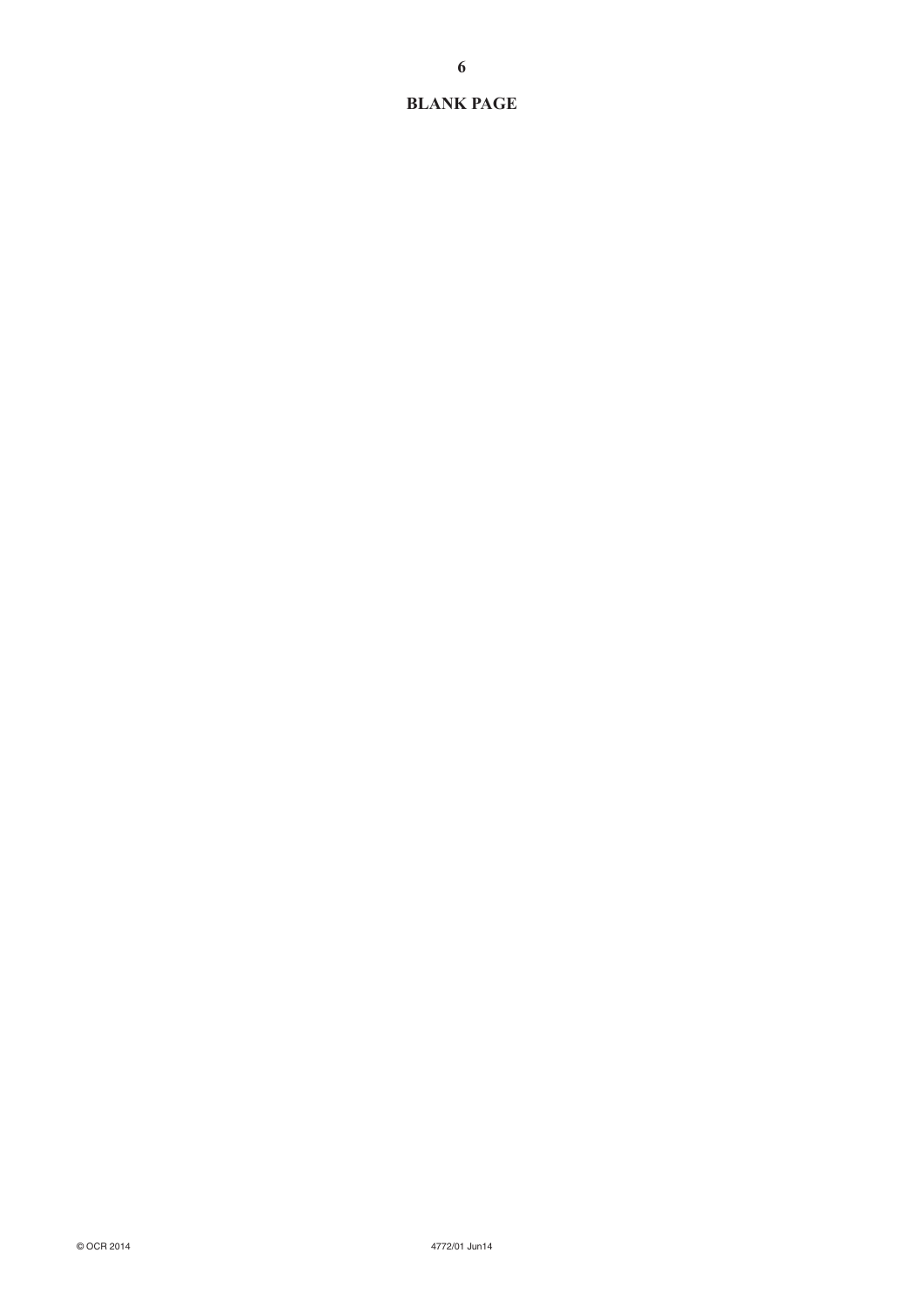### **BLANK PAGE**